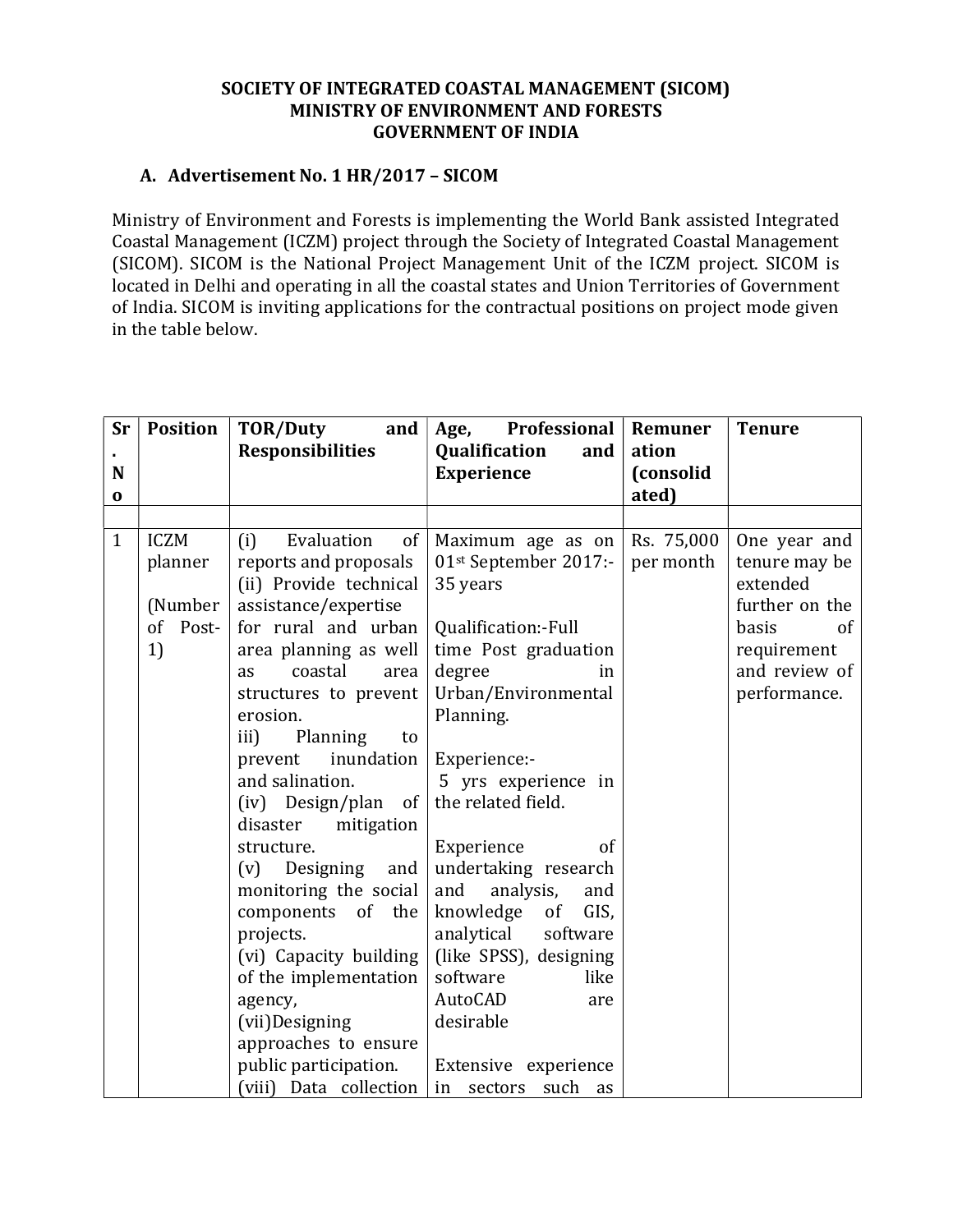|                |          | and storage on $CZM$                            | urban<br>and<br>rural                       |         |                        |
|----------------|----------|-------------------------------------------------|---------------------------------------------|---------|------------------------|
|                |          | Planning. Knowledge                             | planning,                                   |         |                        |
|                |          | management<br>and $ $                           | infrastructure,                             |         |                        |
|                |          | sharing among<br>the                            | governance<br>in                            |         |                        |
|                |          | agencies.                                       | designing<br>projects                       |         |                        |
|                |          | (ix) Coordination of                            | (methodologies,                             |         |                        |
|                |          | project                                         | work-plan),                                 |         |                        |
|                |          | implementation.                                 | supporting<br>project                       |         |                        |
|                |          | of  <br>(x)<br>Monitoring                       | implementation,                             |         |                        |
|                |          | project impacts.                                | research and analysis,                      |         |                        |
|                |          | Support<br>(xi)<br>$\ln$<br>preparation of ICZM | knowledge                                   |         |                        |
|                |          | Plan                                            | management<br>preparation of reports        |         |                        |
|                |          | Data collection<br>(xii)                        | and presentation.                           |         |                        |
|                |          | and storage.                                    |                                             |         |                        |
|                |          |                                                 | (xiii) DPR and IInd It is expected that the |         |                        |
|                |          | phase of ICZM and                               | candidate shall have                        |         |                        |
|                |          | National<br>Coastal                             | experience<br>in                            |         |                        |
|                |          | related<br>Mission                              | multidisciplinary                           |         |                        |
|                |          | activities<br>and                               | problem<br>solving                          |         |                        |
|                |          | coordination with all                           | approach and<br>has                         |         |                        |
|                |          | SPMUs and PEAs.                                 | worked in designing a                       |         |                        |
|                |          | (xiv) Any other work                            | range of projects                           |         |                        |
|                |          | assigned time to time.                          | (National<br>and                            |         |                        |
|                |          |                                                 | International)                              |         |                        |
|                |          |                                                 |                                             |         |                        |
|                |          |                                                 | Experience<br>of                            |         |                        |
|                |          |                                                 | working in Projects                         |         |                        |
|                |          |                                                 | funded by multilateral                      |         |                        |
|                |          |                                                 | agencies (such as The                       |         |                        |
|                |          |                                                 | World Bank,<br>Asian                        |         |                        |
|                |          |                                                 | Development<br>Bank,                        |         |                        |
|                |          |                                                 | <b>UNDP</b><br>$etc.$ )<br>is               |         |                        |
|                |          |                                                 | desirable. Experience                       |         |                        |
|                |          |                                                 | in ICZM will be an                          |         |                        |
|                |          |                                                 | added advantage.                            |         |                        |
|                |          |                                                 |                                             |         |                        |
|                |          |                                                 |                                             |         |                        |
|                |          |                                                 |                                             |         |                        |
|                |          |                                                 |                                             |         |                        |
| $\overline{2}$ | Senior   | To<br>i)<br>assist<br>in                        | Maximum age as on                           | Rs.     | One year and           |
|                | Accounta | Preparation of Detail                           | 01st September 2017:-                       | 70,000/ | tenure may be          |
|                | nt       | Project<br>Report                               | 35 years                                    | p.m.    | extended               |
|                | (number  | (DPR's) of the 13                               |                                             |         | further on the         |
|                | of Post- | coastal States/UT's for                         | Qualification:-                             |         | basis<br><sub>of</sub> |
|                | 1)       | Phase<br>II of ICZM                             |                                             |         | requirement            |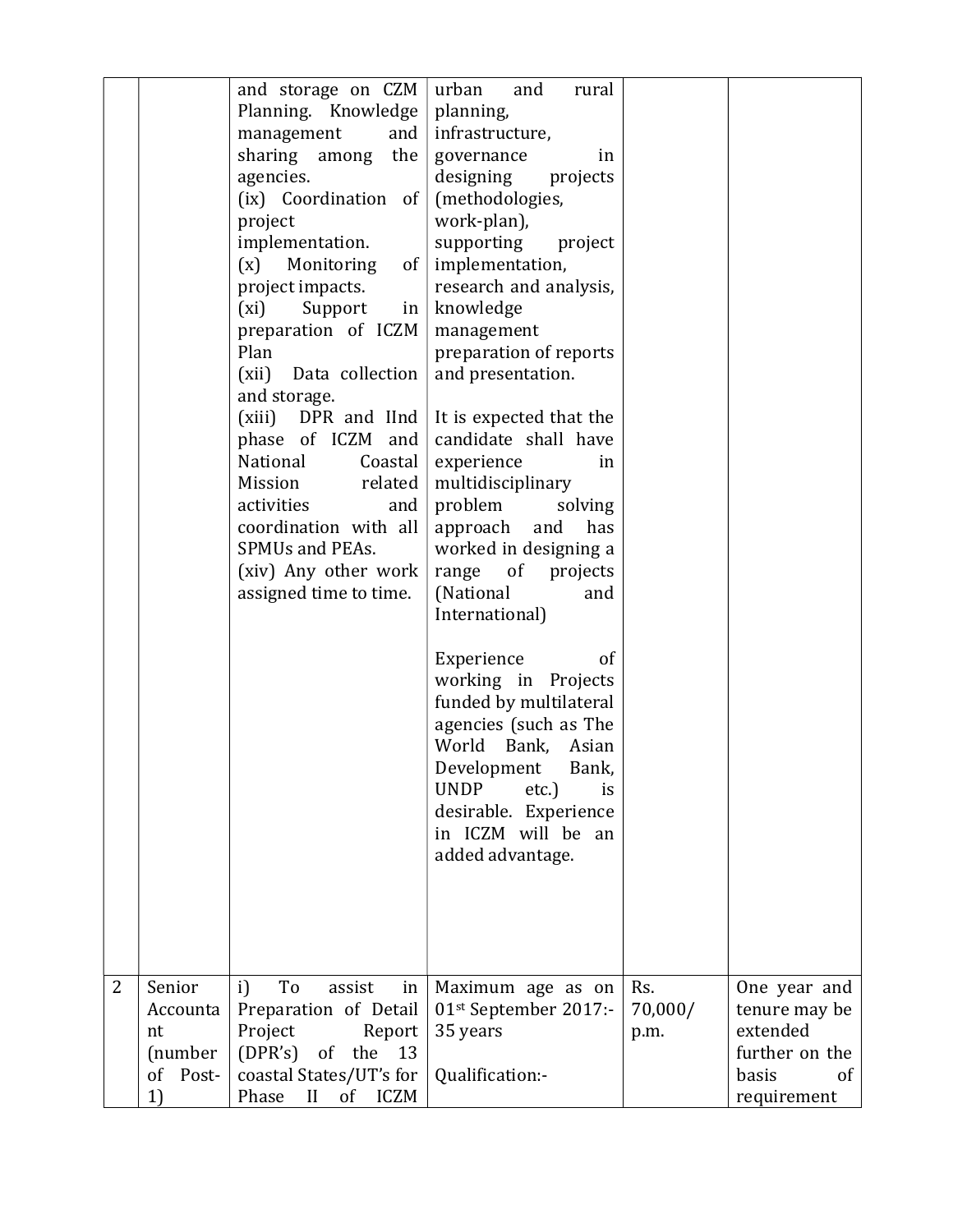|   |          | Project.                        | Chartered               |           | and review of  |
|---|----------|---------------------------------|-------------------------|-----------|----------------|
|   |          | ii)<br>To<br>assist<br>in       | Accountancy             |           | performance.   |
|   |          | formulating Standard            |                         |           |                |
|   |          | <b>Operating Procedures</b>     | Experience:-            |           |                |
|   |          | for SPMU's and UT's in          |                         |           |                |
|   |          | financial accounting.           | $5+$<br>years<br>post   |           |                |
|   |          | iii) To coordinate with         | qualification           |           |                |
|   |          | States and UT's in              | experience in the field |           |                |
|   |          | implementing the set            | of Finance, Accounts    |           |                |
|   |          | procedures.                     | Taxation<br>and<br>in   |           |                |
|   |          | (iv)Timely                      | Government projects     |           |                |
|   |          | submission<br>of <sub>1</sub>   | funded by Multilateral  |           |                |
|   |          | monthly/half-yearly             | Agencies like UNDP,     |           |                |
|   |          | reports,<br>yearly              | World Bank, ADB etc.    |           |                |
|   |          | financial reports and           |                         |           |                |
|   |          | other information as            |                         |           |                |
|   |          | required by various             |                         |           |                |
|   |          | Ministries like DEA,            |                         |           |                |
|   |          | MoF, MoEF&CC and                |                         |           |                |
|   |          | The World Bank etc.             |                         |           |                |
|   |          | (vii) to<br>assist<br>in        |                         |           |                |
|   |          | preparation of Budget           |                         |           |                |
|   |          | estimates and Annual            |                         |           |                |
|   |          | Action Plan for the<br>Project. |                         |           |                |
|   |          | (viii)<br>To<br>ensure          |                         |           |                |
|   |          | adherence<br>of                 |                         |           |                |
|   |          | statutory compliances           |                         |           |                |
|   |          | in respect to TDS, PF,          |                         |           |                |
|   |          | Income tax and PFMS             |                         |           |                |
|   |          | etc.                            |                         |           |                |
|   |          | (ix) To assist and              |                         |           |                |
|   |          | report to Controller            |                         |           |                |
|   |          | F&A.                            |                         |           |                |
|   |          | Any other work<br>(x)           |                         |           |                |
|   |          | assigned from time to           |                         |           |                |
|   |          | time.                           |                         |           |                |
|   |          |                                 |                         |           |                |
| 3 | Project  | $(i)$ To<br>assist<br>in        | Maximum age as on       | $60000/-$ | One year and   |
|   | Engineer | Designing,                      | 01st September 2017:-   |           | tenure may be  |
|   | (Number  | operations,                     | 35 years                |           | extended       |
|   | of Post- | Implementation<br>and           |                         |           | further on the |
|   | 1)       | monitoring<br>of<br>the         | Qualification:-         |           | basis<br>οf    |
|   |          | project activities.             |                         |           | requirement    |
|   |          | (ii) To prepare BOQs,           | B.E<br>in               |           | and review of  |
|   |          | specifications of the           | Civil/Electrical/Mech   |           | performance.   |
|   |          | project activities.             | anical.                 |           |                |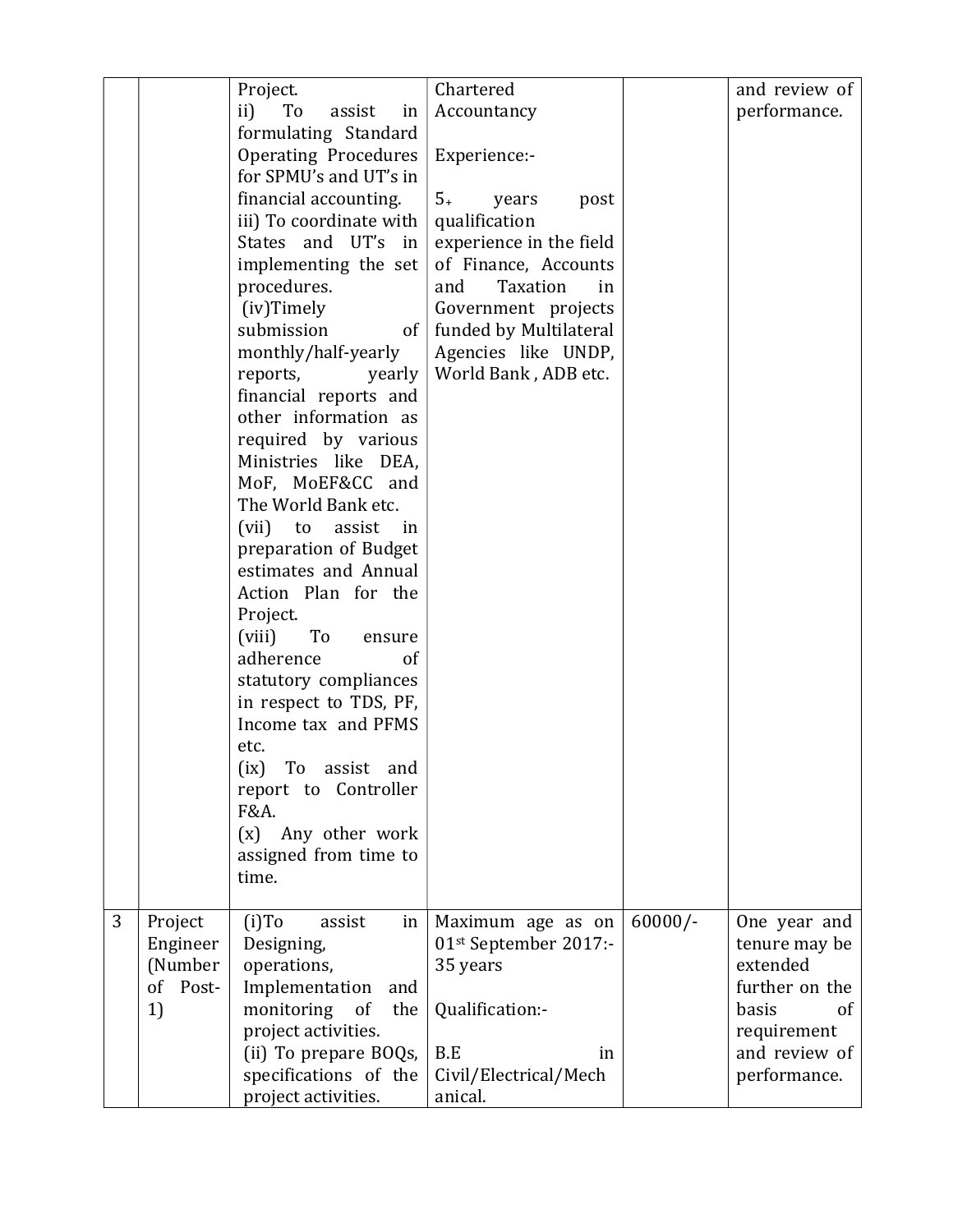|   |                                                          | To<br>provide<br>(iii)<br>and<br>comments<br><b>SPMUs</b><br>support to<br><b>PEAs</b><br>and<br>for<br>of<br>preparation<br>Technical Bids and<br>specifications.<br>Coordination<br>(iv)<br>with all SPMUs and<br>national PEAs<br>(v) Any other works<br>assigned time to time.                                                                                                                                                                                                                    | Experience:-<br>$5+$<br>yrs<br>post<br>qualification<br>in<br>designing,<br>project<br>implementation<br>and<br>operations.                                                                                                                                                                               |                                |                                                                                                                            |
|---|----------------------------------------------------------|-------------------------------------------------------------------------------------------------------------------------------------------------------------------------------------------------------------------------------------------------------------------------------------------------------------------------------------------------------------------------------------------------------------------------------------------------------------------------------------------------------|-----------------------------------------------------------------------------------------------------------------------------------------------------------------------------------------------------------------------------------------------------------------------------------------------------------|--------------------------------|----------------------------------------------------------------------------------------------------------------------------|
| 4 | Project<br>Associat<br>e<br>(number<br>of<br>Post-<br>1) | Evaluation<br>of<br>(i)<br>reports and proposals.<br>(ii)<br>Marine<br>environment<br>impact<br>assessment.<br>(iii) Input to ICZM<br>Plan preparation on<br>Economics, resource<br>analysis, valuation of<br>environment,<br>investment, economic<br>growth, performance<br>analysis.<br>(iv) Data collection<br>and storage.<br>(v) Coordination for<br><b>ICZM</b><br>project<br>implementation.<br>Monitoring<br>of<br>(vi)<br>project impacts.<br>(vii) Any other work<br>assigned time to time. | Maximum age as on<br>01st September 2017:-<br>35 years<br>Qualification:-First<br>class master Degree in<br>Natural<br>Sciences/Marine<br>Science/<br>Life<br>Sciences/Environmen<br>t/Marine Biology.<br>Experience:-<br>2<br>Post<br>yrs.<br>qualification<br>experience in the field<br>of environment | Rs.<br>$50,000/-$<br>per month | One year and<br>tenure may be<br>extended<br>further on the<br>basis<br>of<br>requirement<br>and review of<br>performance. |

- A. General conditions
- (i) Candidates applying for more than one post should submit separate applications
- (ii) Candidates will have to produce the proof of details furnished in their applications, in original at the time of interview.
- (iii) Applications received after the due date, unsigned applications, applications where the post number is not filled in / not filled correctly and applications incomplete in any respect, will not be considered
- (iv) Only Indian Nationals need apply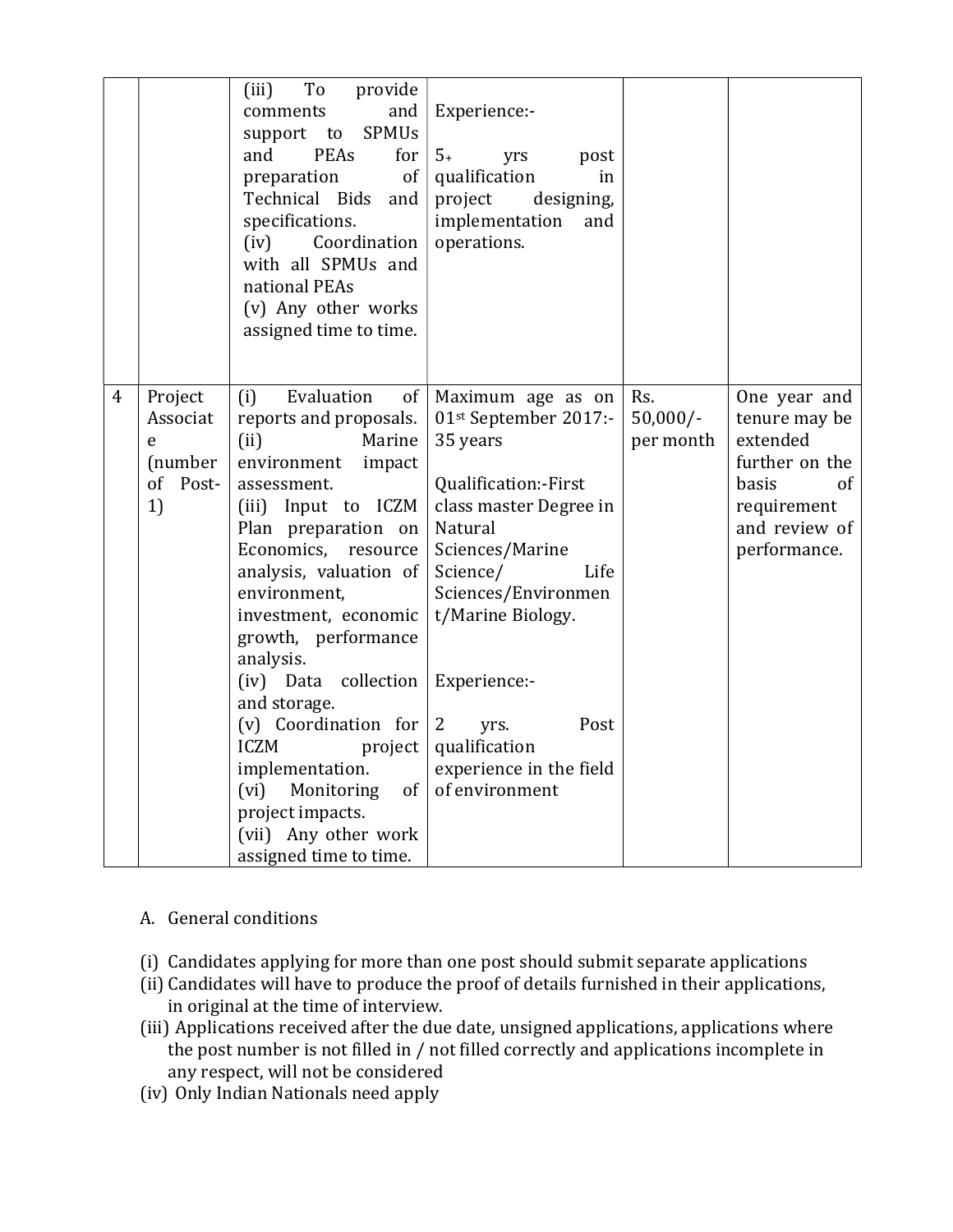- (v) It may be noted that if at any stage, it is found that an attempt has been made by the applicant to willfully conceal or misrepresent the facts, his candidature will be summarily rejected or his employment terminated.
- B. Interested qualified persons may send their applications as per Performa provided below by Speed Post only, to the following address so as to reach on or before 18.01.2018.

Additional Project Director, Society of Integrated Coastal Management, Ministry of Environment, Forest & Climate Change, 111, First Floor, Pandit Deen Dayal Antyodaya Bhavan, CGO Complex, Lodhi Road, New Delhi-110003